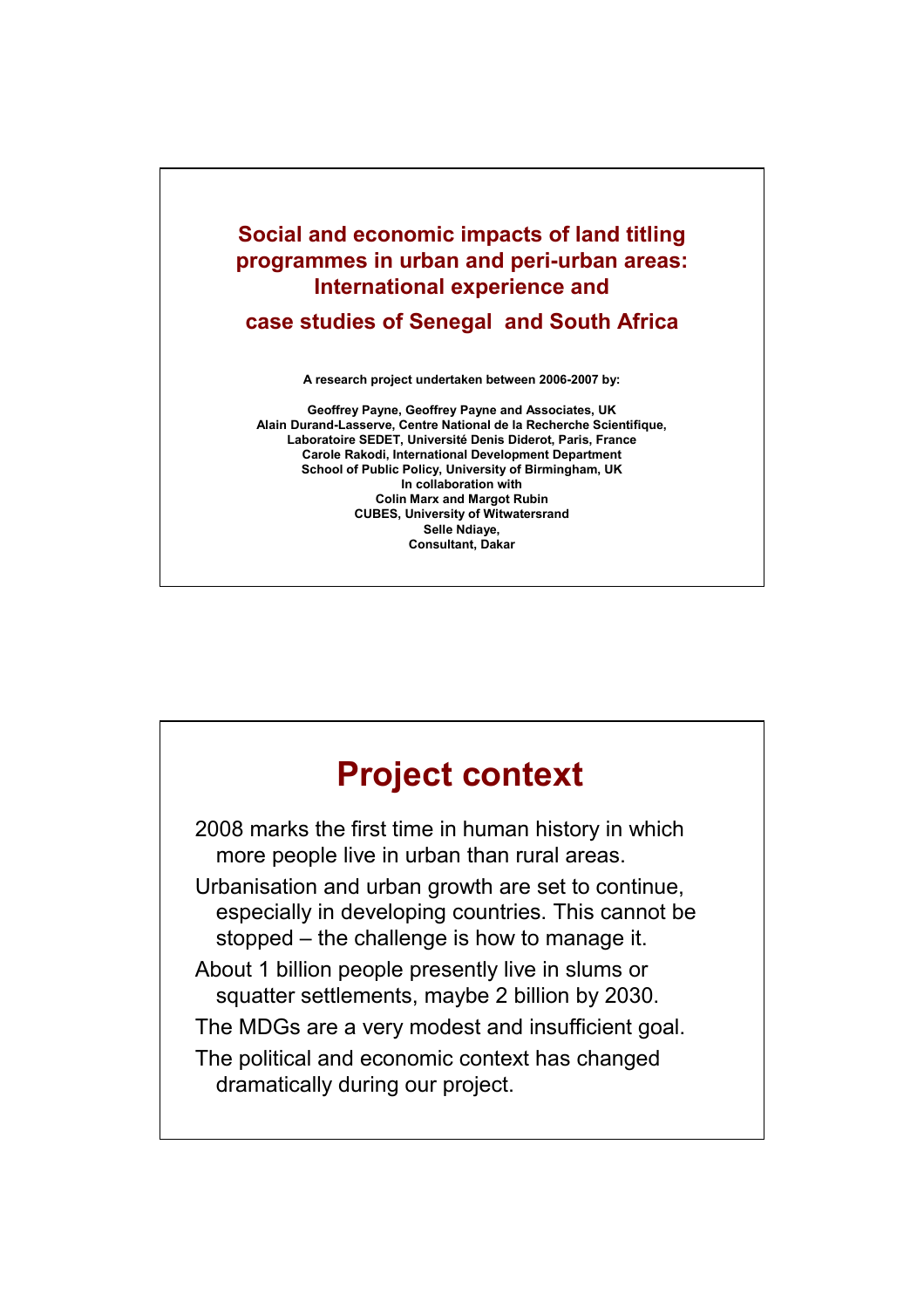# **Project objectives**

The study seeks to address the following key issues:

- What are the social and economic outcomes and impacts of titling programmes? Who has benefited?
- To what extent have titling programmes increased tenure security for all affected groups?
- Has titling improved access to formal credit? By whom? From which sources?
- Has titling led to increased investment in housing and/or infrastructure? By whom?
- Has titling led to improved the economic status of poor households? To what extent and through what channels?
- How adequately has the administration system coped with ongoing transfers of land and property?

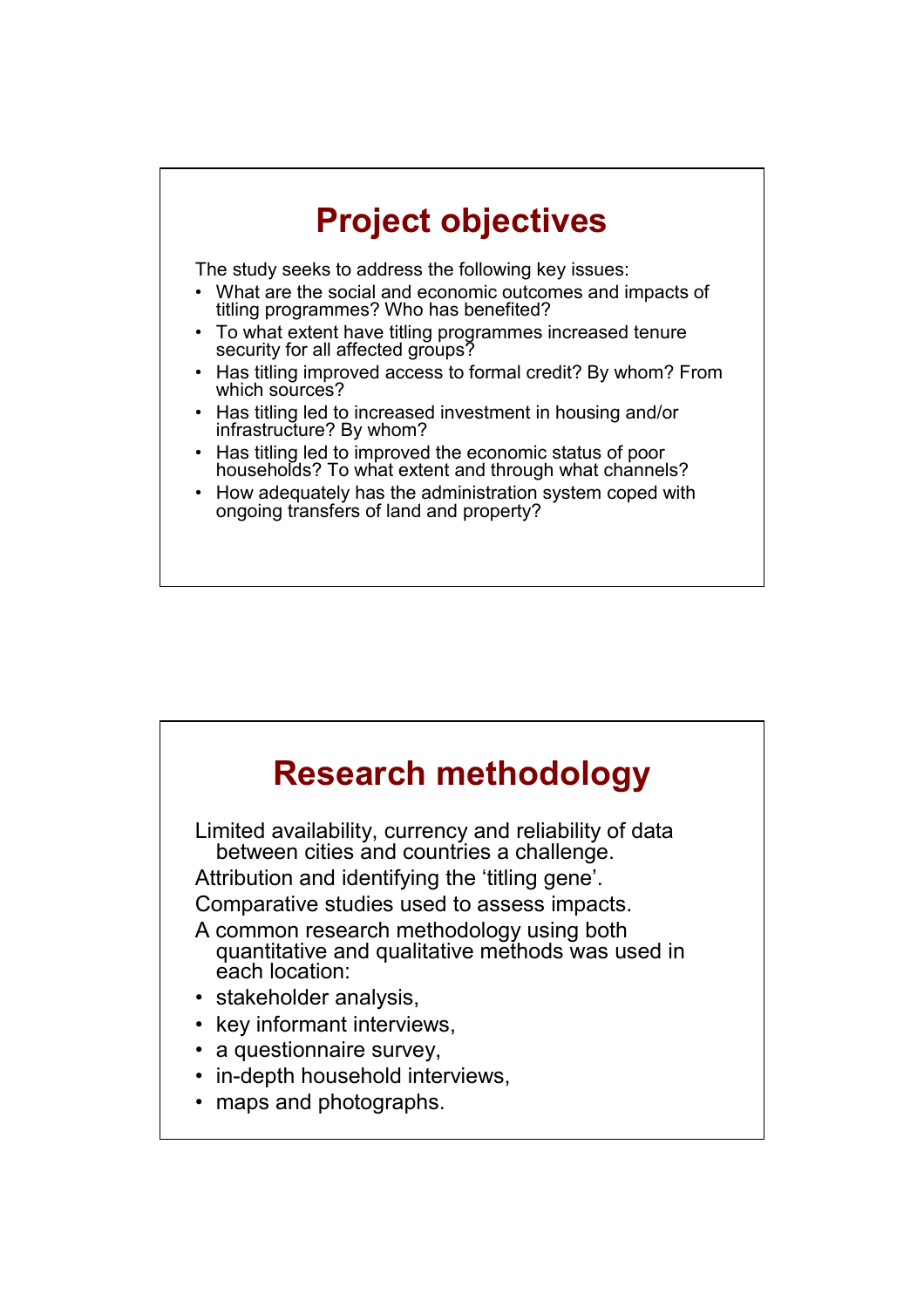## **Impacts: Tenure security**

Does titling increase tenure security?

- Importance of perceptions in assessing security.
- Many residents already enjoy *de facto* security.
- Increased tenure security for women headed households.
- Decreased security for tenants, usually the very poorest.
- Decreased security for some owners, due to market driven displacement.
- Many titling programmes implemented in areas that already enjoy tenure security.

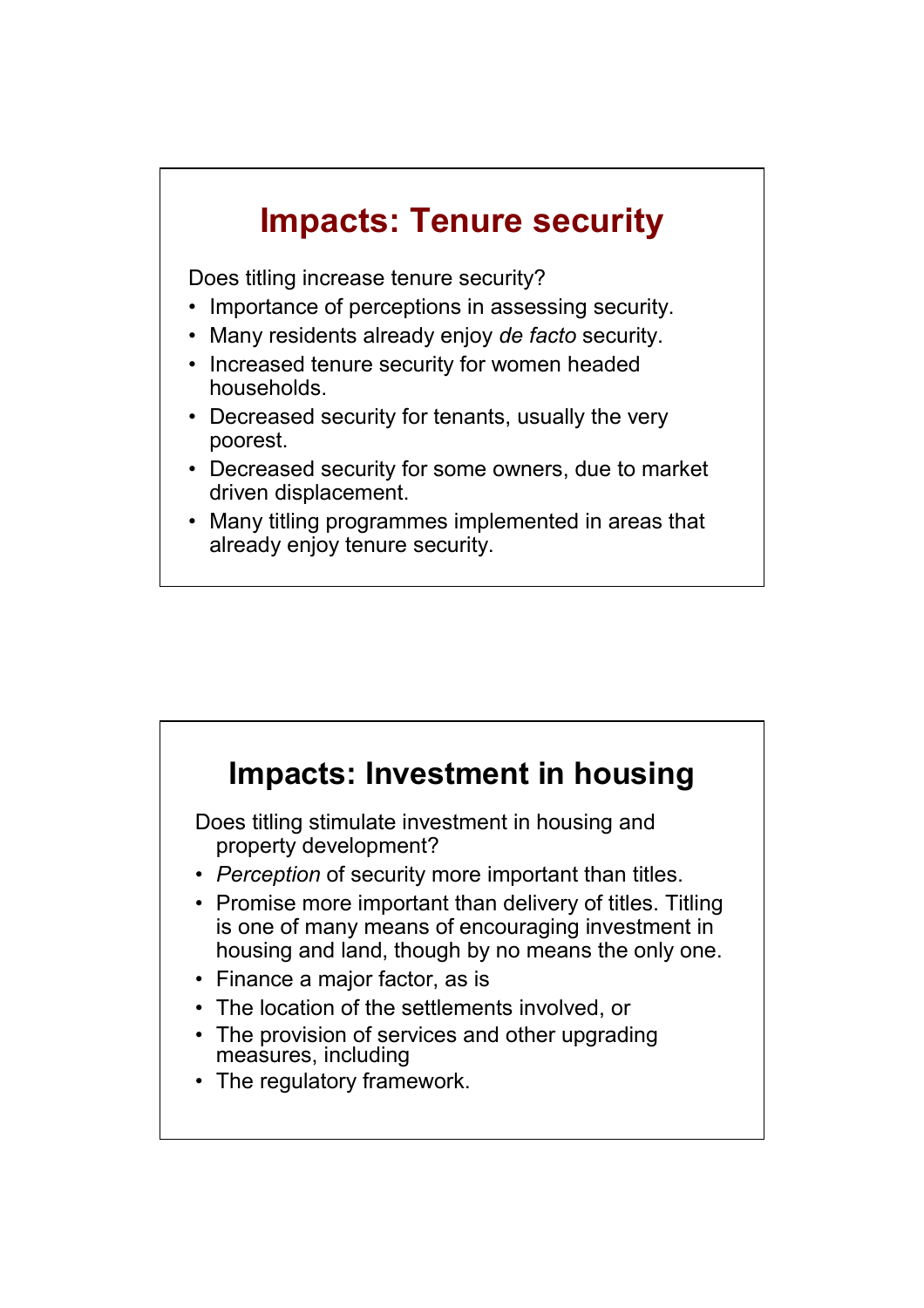

| <b>Impact on municipal government</b><br><b>revenues</b>                                                                                                                                                                                                                                                                                                                                                                                                                                                                                                                |
|-------------------------------------------------------------------------------------------------------------------------------------------------------------------------------------------------------------------------------------------------------------------------------------------------------------------------------------------------------------------------------------------------------------------------------------------------------------------------------------------------------------------------------------------------------------------------|
| Does titling increase municipal revenues?<br>• Issue complicated by roles/responsibilities<br>• Charges based on land prices are restricted by<br>ability to pay, or force distress sales.<br>• Charges set according to affordability levels may<br>cost more to collect than is justified.<br>• Charges may discourage households from<br>completing the tenure formalisation process.<br>Titling has not increased revenues and in some case<br>has reduced them.<br>Action should facilitate transparent land and housing<br>markets which enjoy social legitimacy. |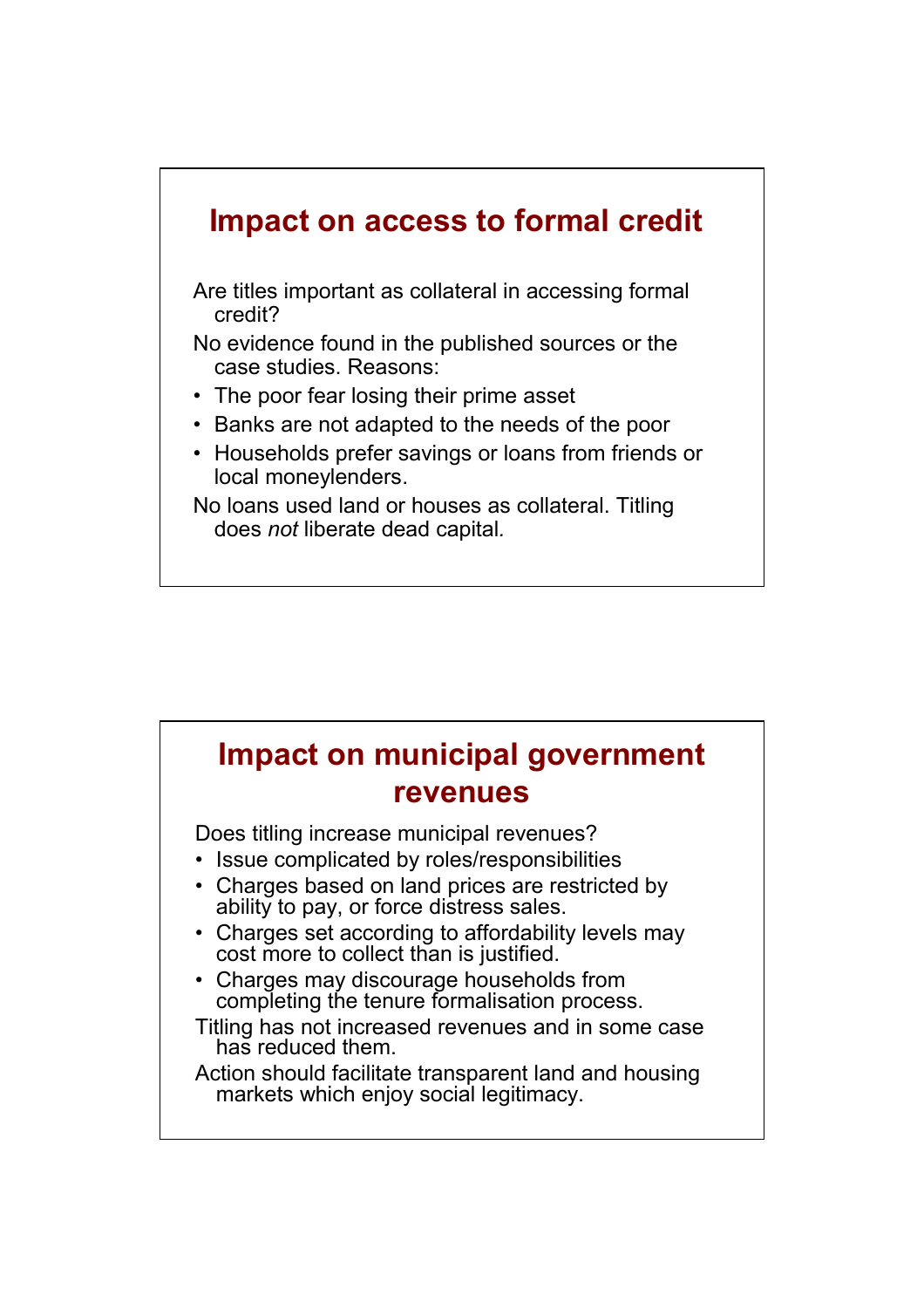#### **Impacts on economic development for poverty reduction**

Has titling reduced poverty?

Desk review and two country cases not definitive, *but*

- Minimal evidence of increased household incomes or employment status.
- However, titles empowered households to defend ownership claims and rights – even if they did not use them for such a purpose.
- Women are allocated a legally defendable asset.
- 'Asset poverty' has decreased in SA, but due largely to subsidies.

## **Impacts: Land & housing markets**

Do titles stimulate land markets & transfers?

- Residential mobility is very limited except in prime locations subject to gentrification.
- Reasons given are often not as predicted.
- Titling programmes place heavy demands on land administration agencies.
- Tilting has tended to formalise informal land markets but 'informalise' formal ones.
- Need to integrate tenure policy with spatial planning, livelihoods policy and services provision
- Governance and political economy are key issues.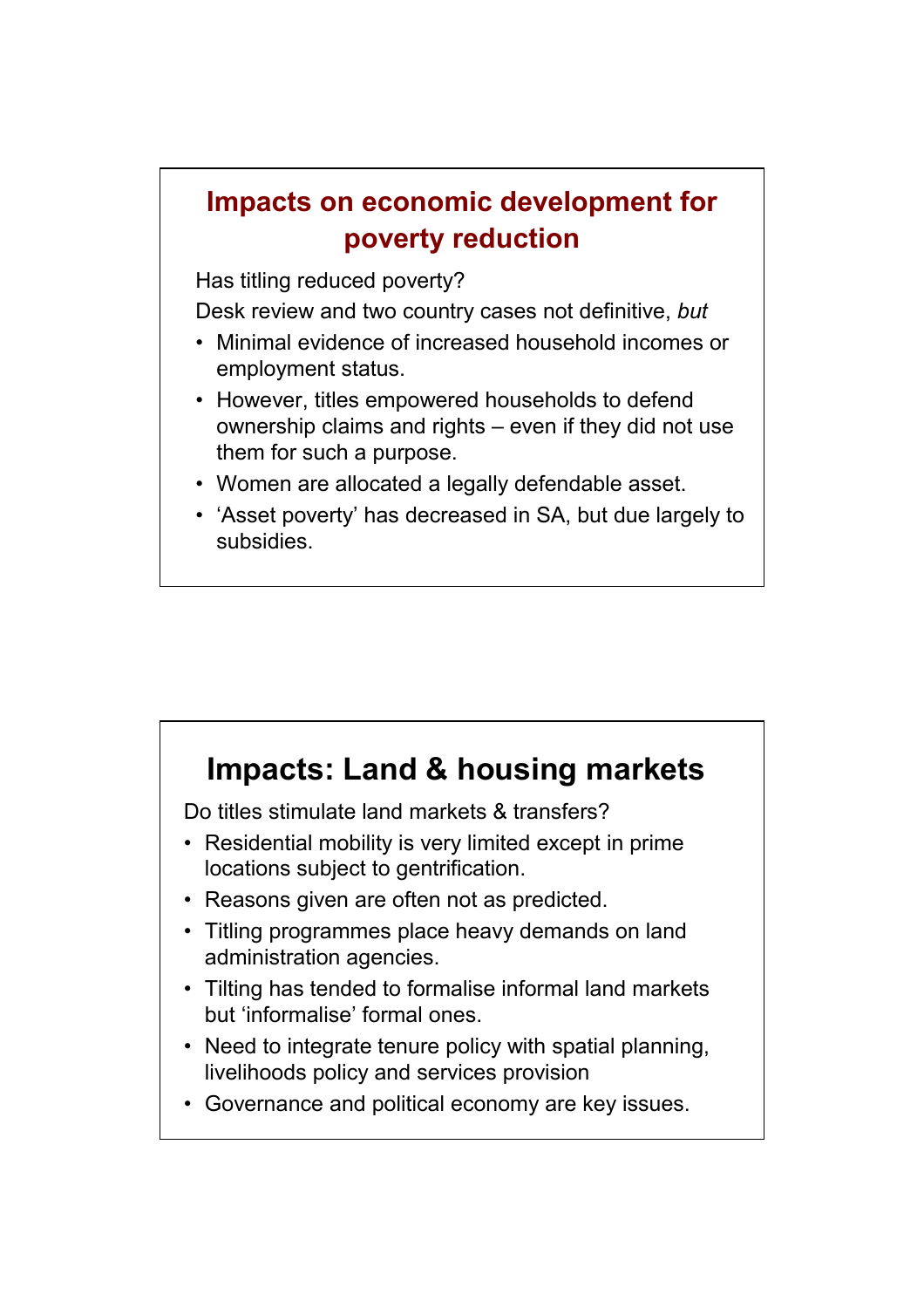